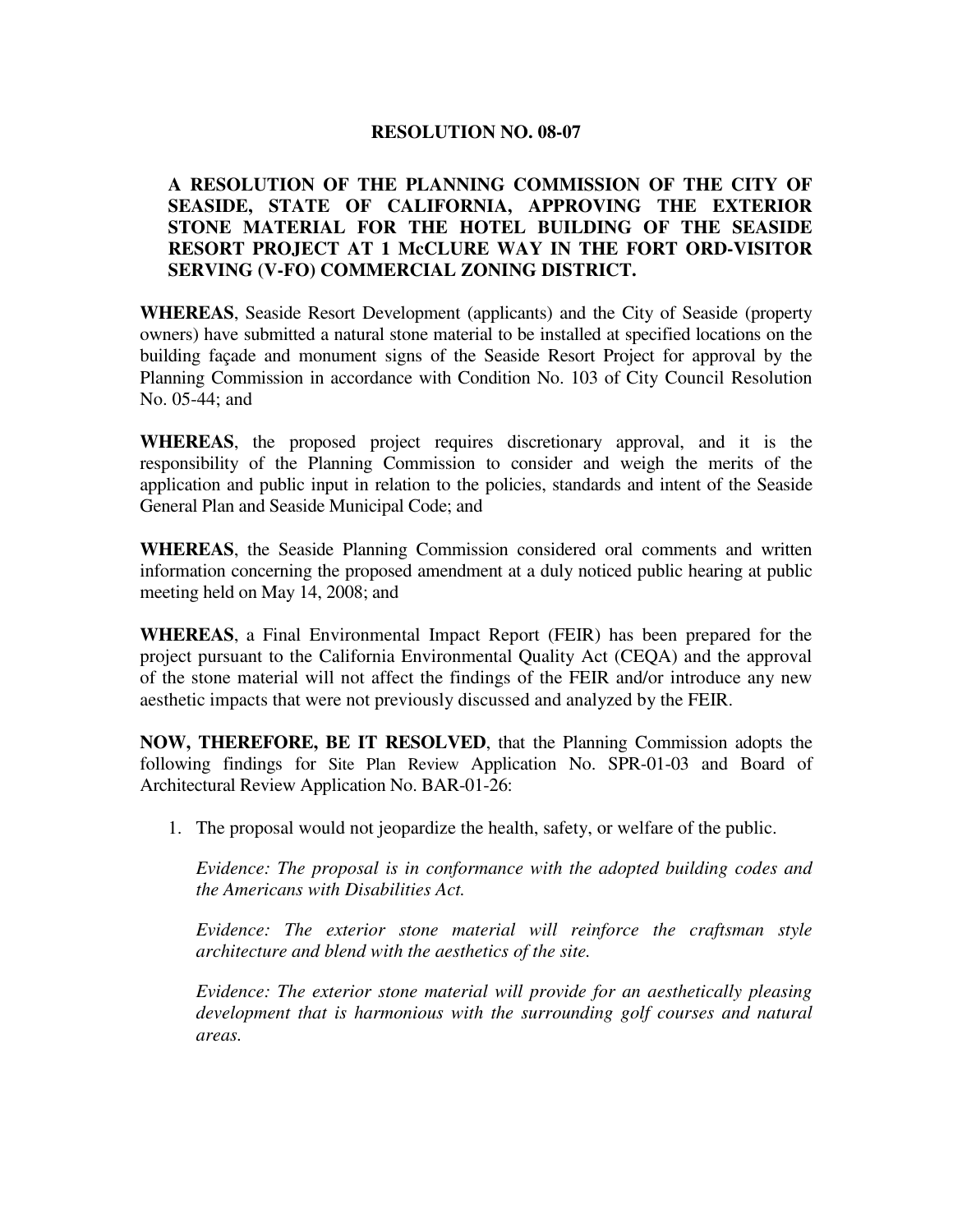2. The proposal is consistent with the City Council's July 7, 2005 project approval.

*Evidence: The natural stone, lap siding, and shingles selected as finish materials are consistent with the Arts and Crafts architectural style in the approved conceptual designs.* 

*Evidence: The colors harmonize with the surrounding oak woods and golf courses.* 

**BE IT FURTHER RESOLVED**, that the Planning Commission approves the final exterior stone material subject to the following conditions:

## **Project Specific**

#### *Planning:*

Prior to the issuance of a Building Permit, the project construction plans must include a reference on the general specifications and project elevations of the Seaside Resort Hotel Project construction plans indicating that the exterior stone material shall consist of the natural stone approved by the Planning Commission on May 14, 2008*.* 

## **Standard:**

- 1. The applicant agrees as a condition and in consideration of the approval of this discretionary permit that they will, pursuant to agreement and/or statutory provisions as applicable, including but not limited to Government Code Section 66474.9, defend, indemnify and hold harmless the City of Seaside or its agents, officers and employees from any claim, action or proceeding against the City or its agents, officers or employees to attack, set aside, void or annul this approval, which action is brought within the time period provided for under law, including but not limited to, Government Code Section 66499.37, as applicable. The applicant will reimburse the City for any court costs and attorney's fees, which the City may be required by a court to pay as a result of such action. The City may, at its sole discretion, participate in the defense of such action; but such participation shall not relieve applicant of his obligations under this condition. An agreement to this effect shall be recorded upon demand of City Counsel or concurrent with the issuance of permits, use of the property, whichever occurs first and as applicable. The City shall promptly notify the applicant of any such claim, action, or proceeding and the City shall cooperate fully in the defense thereof. If the City fails to promptly notify the applicant of any such claim, action or proceeding or fails to cooperate fully in the defense thereof, the applicant shall not thereafter be responsible to defend, indemnify or hold the City harmless.
- 2. The project shall comply with the requirements and the applicable ordinances of the Marina Coast Water District (MCWD).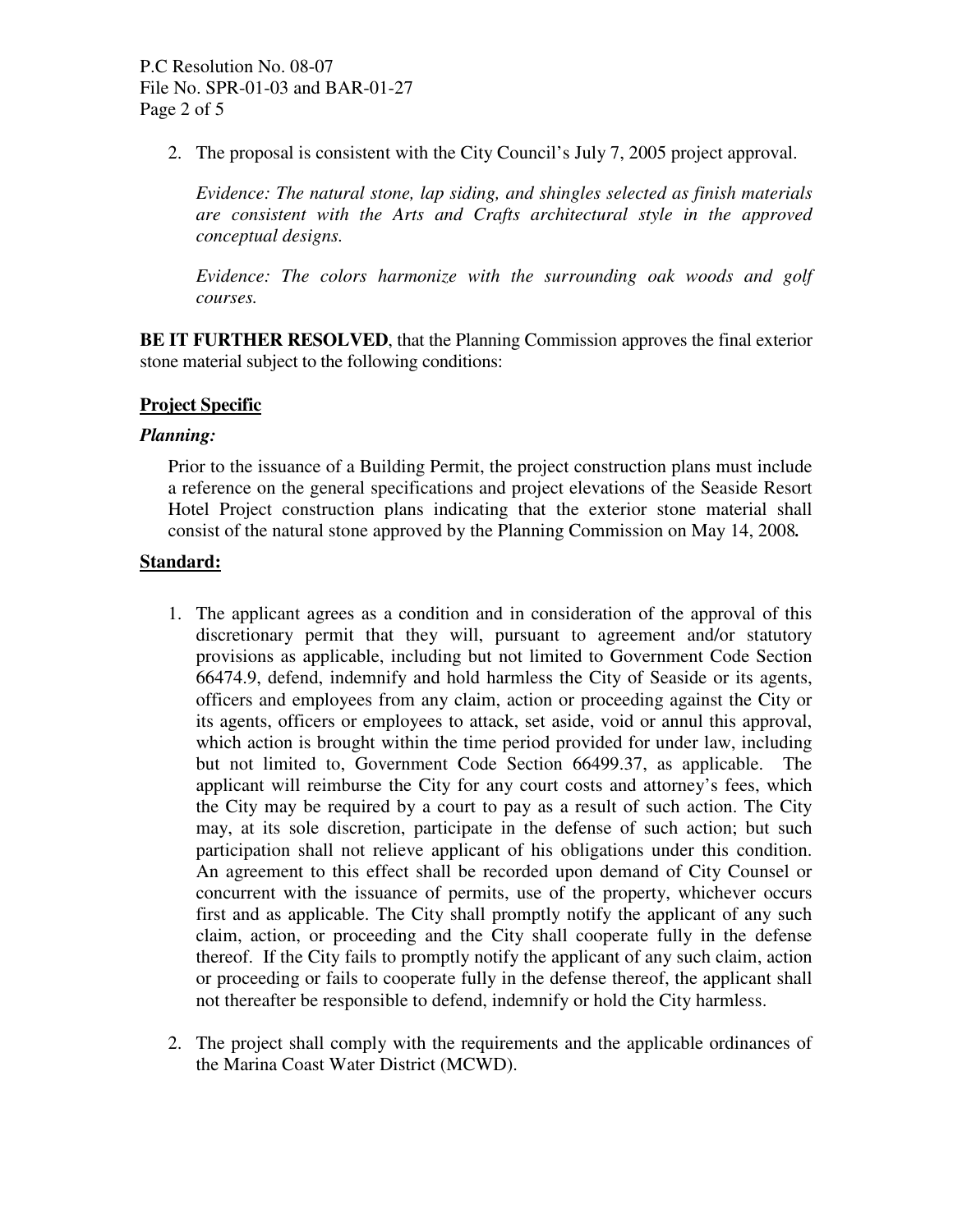P.C Resolution No. 08-07 File No. SPR-01-03 and BAR-01-27 Page 3 of 5

- 3. The project shall comply with the requirements and applicable ordinances of the City of Seaside for the issuance of a building permit to install the approved exterior stone material.
- 4. The permit shall have no force or effect unless and until accepted, and the terms thereof agreed to, in writing, by the applicant and property owner within fifteen (15) days from the date of its approval.
- 5. This Use Permit shall expire and become void upon the expiration of the time limits approved by the Development Disposition Agreement for the Seaside Resort Project.
- 6. For purposes of assuring compliance, the applicant, agents, representatives or their assignees agree not to deny or impede access to the subject property by City employees in the performance of their duties.

**PASSED AND ADOPTED** at the regular meeting of the Planning Commission of the City of Seaside, State of California, on the 14th day of May 2008, by the following vote:

| AYES:    | M. Claypool, J. Craghead, P. Mugan, J. Owens, I Oglesby, J. |
|----------|-------------------------------------------------------------|
|          | Robinson                                                    |
| NOES:    | None                                                        |
|          | ABSENT: M. Lechman                                          |
| ABSTAIN: | None                                                        |
|          |                                                             |

Mary Claypool, Chairperson

\_\_\_\_\_\_\_\_\_\_\_\_\_\_\_\_\_\_\_\_\_\_\_\_\_\_\_\_\_\_

ATTEST:

Planning Commission Secretary

\_\_\_\_\_\_\_\_\_\_\_\_\_\_\_\_\_\_\_\_\_\_\_\_\_\_\_\_\_\_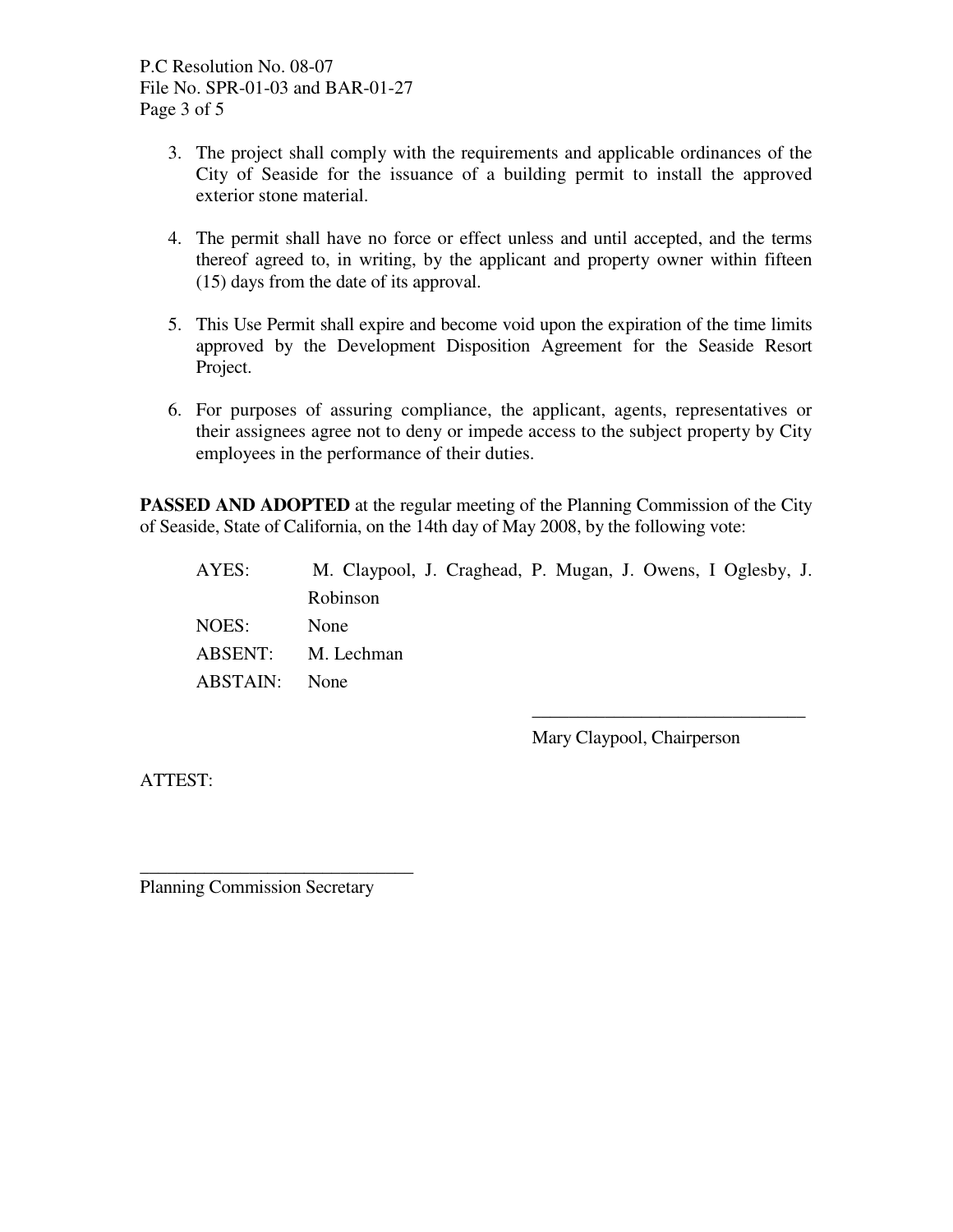P.C Resolution No. 08-07 File No. SPR-01-03 and BAR-01-27 Page 4 of 5

# **SITE PLAN REVIEW APPLICATION No. SPR-01-03 AND BOARD OF ARCHITECTURAL REVIEW APPLICATION No. BAR-01-26**

These permits are hereby accepted upon the express terms and conditions hereof, and shall have no force or effect unless and until agreed to, in writing, by the applicant and property owner(s).

The undersigned hereby acknowledge the approved terms and conditions and agree to fully conform to, and comply with, said terms and conditions within the time frames approved by the City of Seaside Planning Commission.

\_\_\_\_\_\_\_\_\_\_\_\_\_\_\_\_\_\_\_\_\_\_\_\_\_\_\_\_\_\_\_\_\_\_\_\_\_\_ \_\_\_\_\_\_\_\_\_\_\_\_\_\_\_\_

\_\_\_\_\_\_\_\_\_\_\_\_\_\_\_\_\_\_\_\_\_\_\_\_\_\_\_\_\_\_\_\_\_\_\_\_\_ \_\_\_\_\_\_\_\_\_\_\_\_\_\_\_\_

Applicant's Signature Date

Property Owner's Signature Date